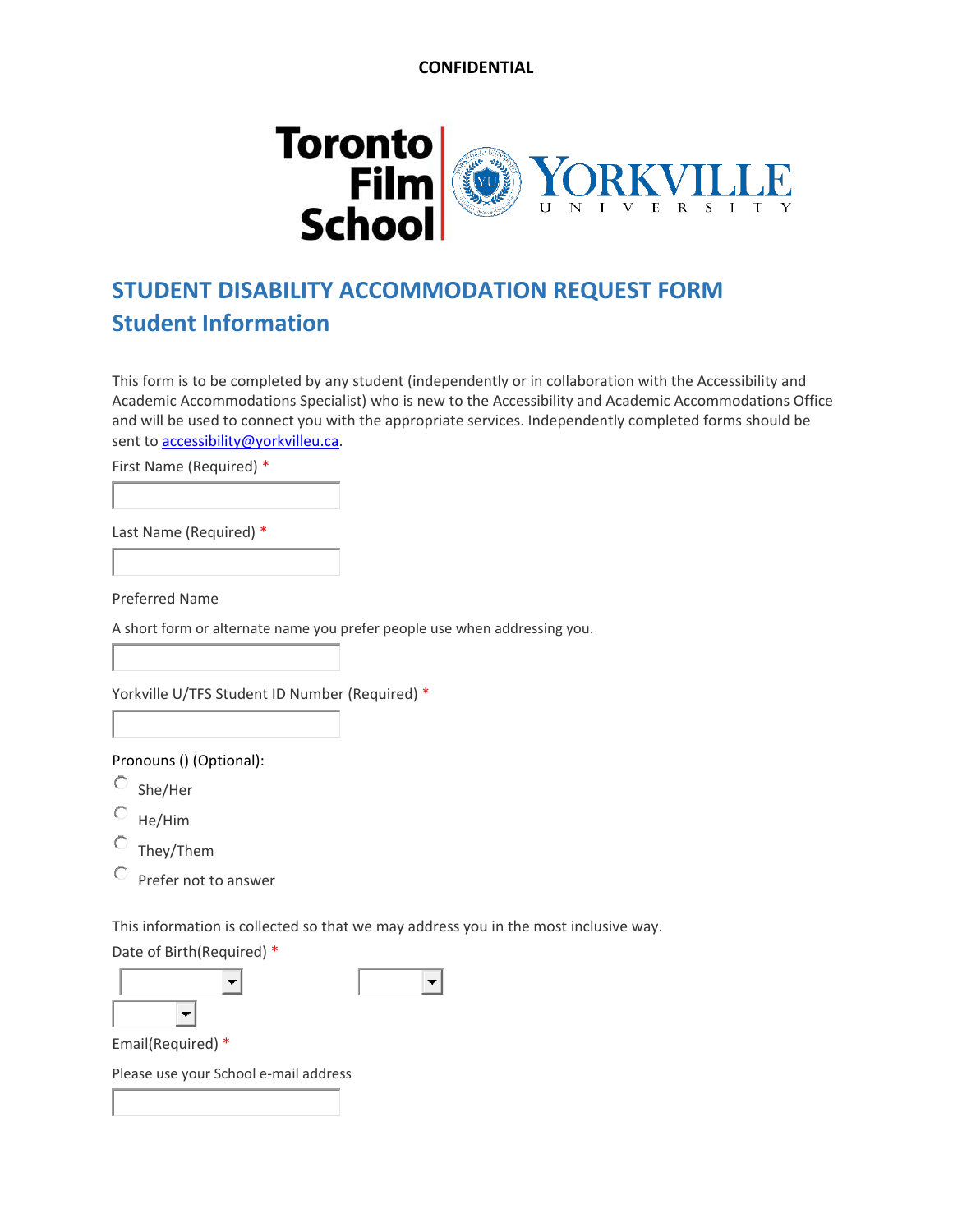Government Student Loans

Are you eligible for Government Student Loan

- 0. Yes
- $\circ$  $N<sub>0</sub>$
- C Not Sure

Do you have a confirmed "Permanent Disability" status with Government Student Loan

- 0 Yes
- Ō No
- C Not Sure

Degree Level

- О. Degree Level Undergraduate
- Ο. Degree Level Diploma
- $\overline{\circ}$  Degree Level Masters

Cell Phone

Alternate Phone

## **Academic Standing**

Student Status (Required) \*

Please choose one of the following statements

Student Status – Future student: not yet admitted to Yorkville U or Toronto Film School

O Student Status – New Student: first year on campus

O Student Status – Continuing student but new to the Accessibility and Accommodations office

Academic Deadline

Do you have a pressing academic concern that requires attention in the near future?

 $O_{YFS}$   $O_{NO}$ 

## **Disability Information**

We acknowledge that the term "disability" makes some people uncomfortable and that some people may not be comfortable disclosing their disability or may not identify as having a disability. We use the term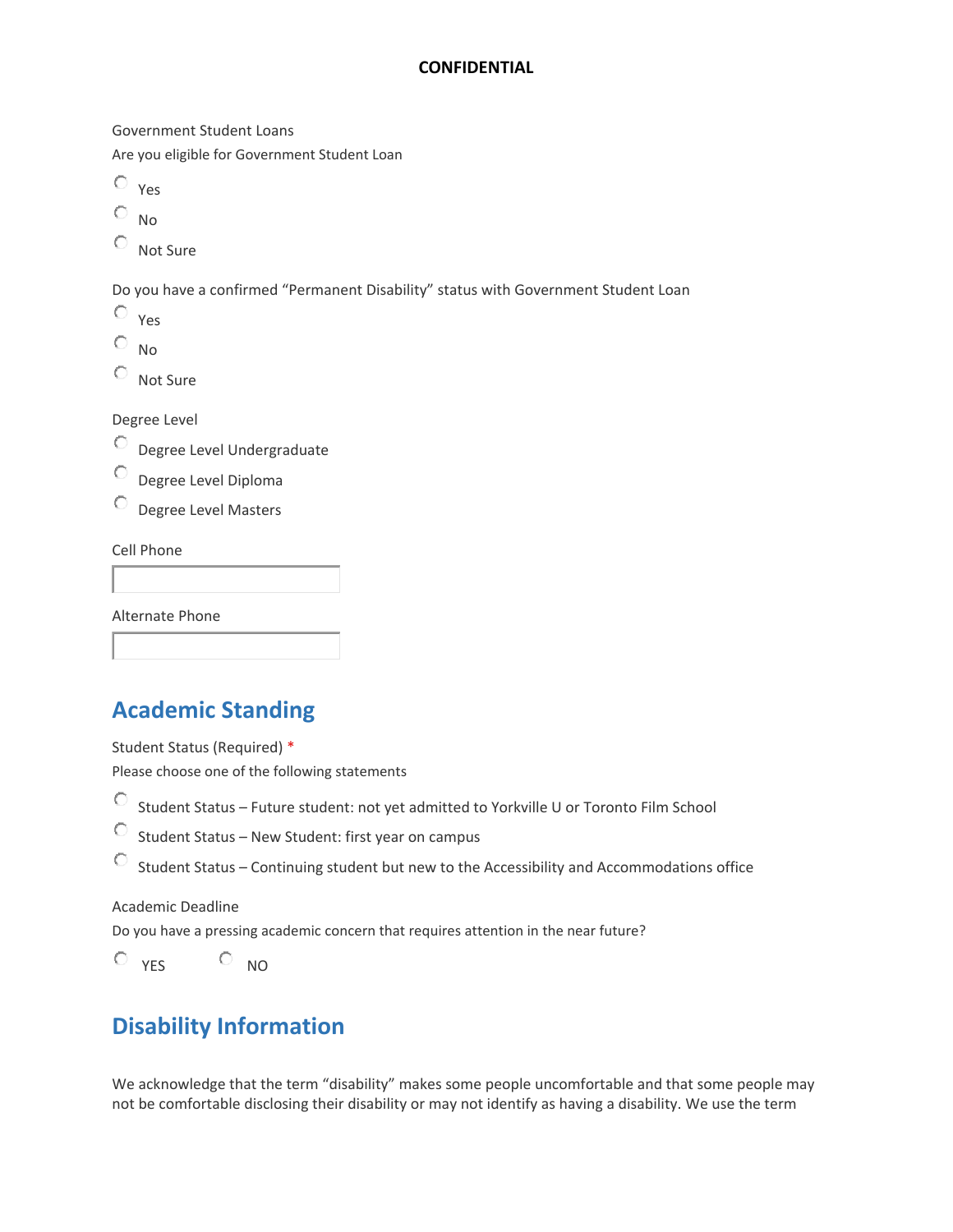specifically with regards to protecting your rights and connecting you with the appropriate resources. You have many strengths and abilities! Disclosure of disability diagnosis is not required but may assist the Accessibility and Academic Accommodations Specialists in supporting disability-based needs.

Please indicate the disability you experience that has the greatest impact on your learning. (optional)

- $\bigcirc$ Acquired Brain Injury
- 0 Concussion
- Ō Attention Deficit/Hyperactivity Disorder
- Ō Hearing
- 0. Vision
- Ō Speech
- Ō Medical: Chronic or Permanent
- Ō Medical: Temporary
- Ō Mental Health: Chronic
- 0 Mental Health: Newly Identified
- O Student Status-New Student: first year on campus
- Ō Mobility/ Dexterity
- O Specific Learning Disability
- $\circ$ **Other**
- Ō Prefer not to disclose at this time

Details: Other

If you have selected "other" above, please specify the nature of your disability.

Additional Disabilities

If you experience additional disabilities, please indicate them here.

# **Current Functioning**

Impact on Learning or Daily Living (Required) \*

Please give a brief description of your disability and how it impacts your learning at university.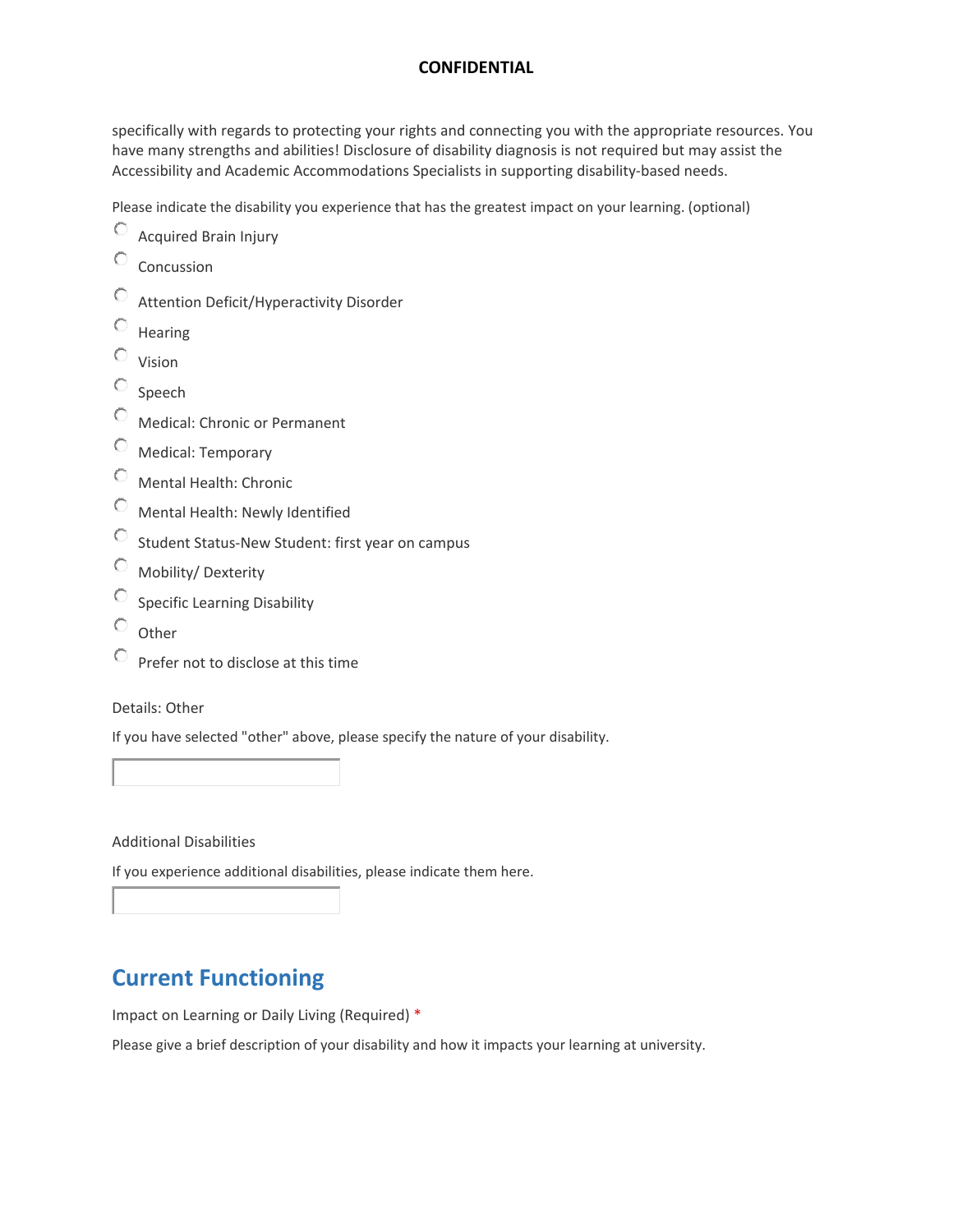

#### Current Academic Concerns (Required) \*

What are your current academic concerns, needs or questions related to your disability?



#### Temporary Situation

If this is a temporary situation, what is the expected duration?

#### Please identify your strengths.

|   | $\overline{\phantom{a}}$<br>__ |  |
|---|--------------------------------|--|
| Þ |                                |  |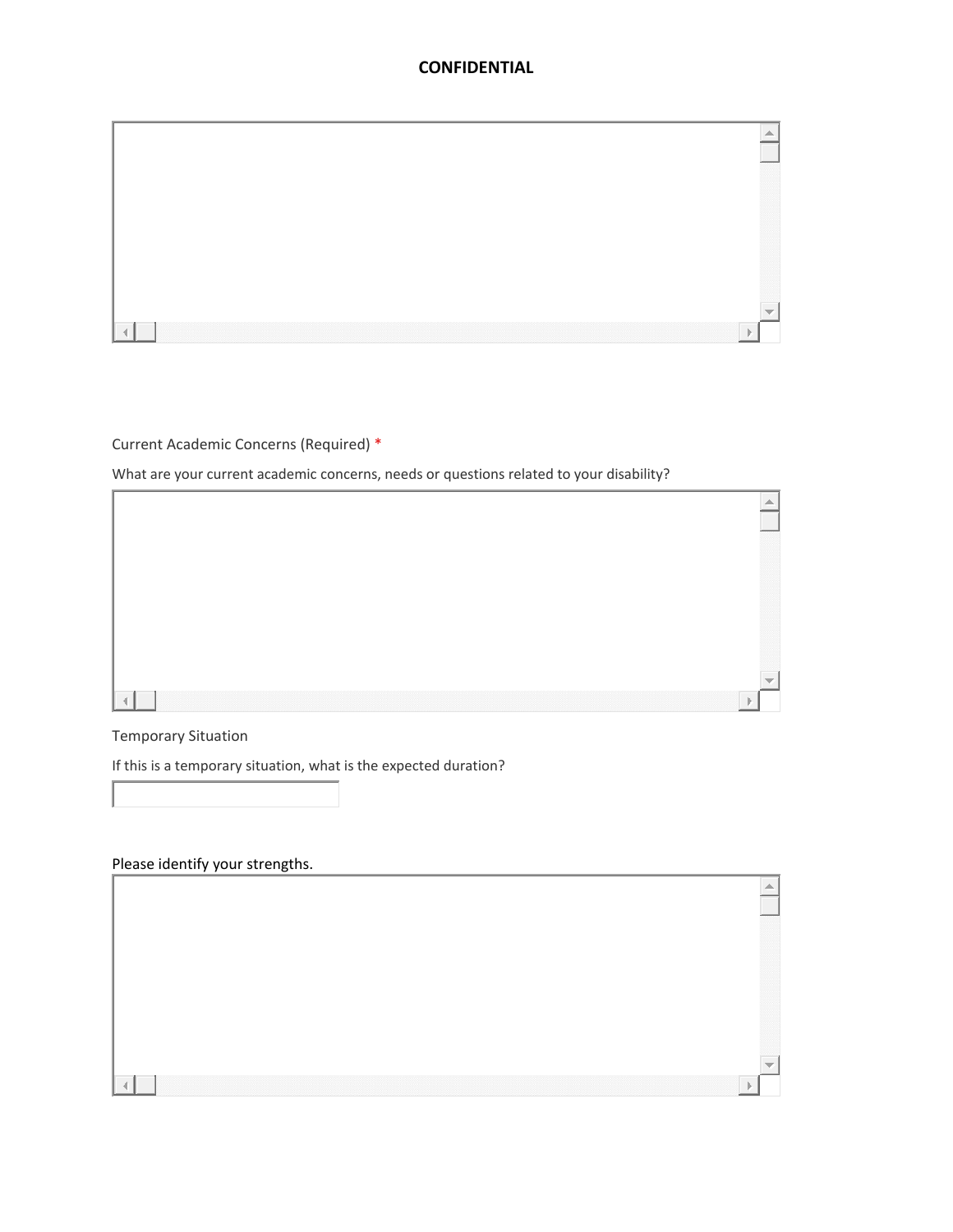Have you used any strategies that have helped you manage any particular learning challenges?



## **Resources**

Please describe the supports, services or accommodations that you think you will need at Yorkville U or TFS based on your above noted limitations.

| Accommodations Prior to Yorkville U or TFS (Required) *<br>Did you receive accommodations in high school or at another post-secondary institution? |           |           |  |
|----------------------------------------------------------------------------------------------------------------------------------------------------|-----------|-----------|--|
| YES (please specify below)                                                                                                                         | <b>NO</b> | UNCERTAIN |  |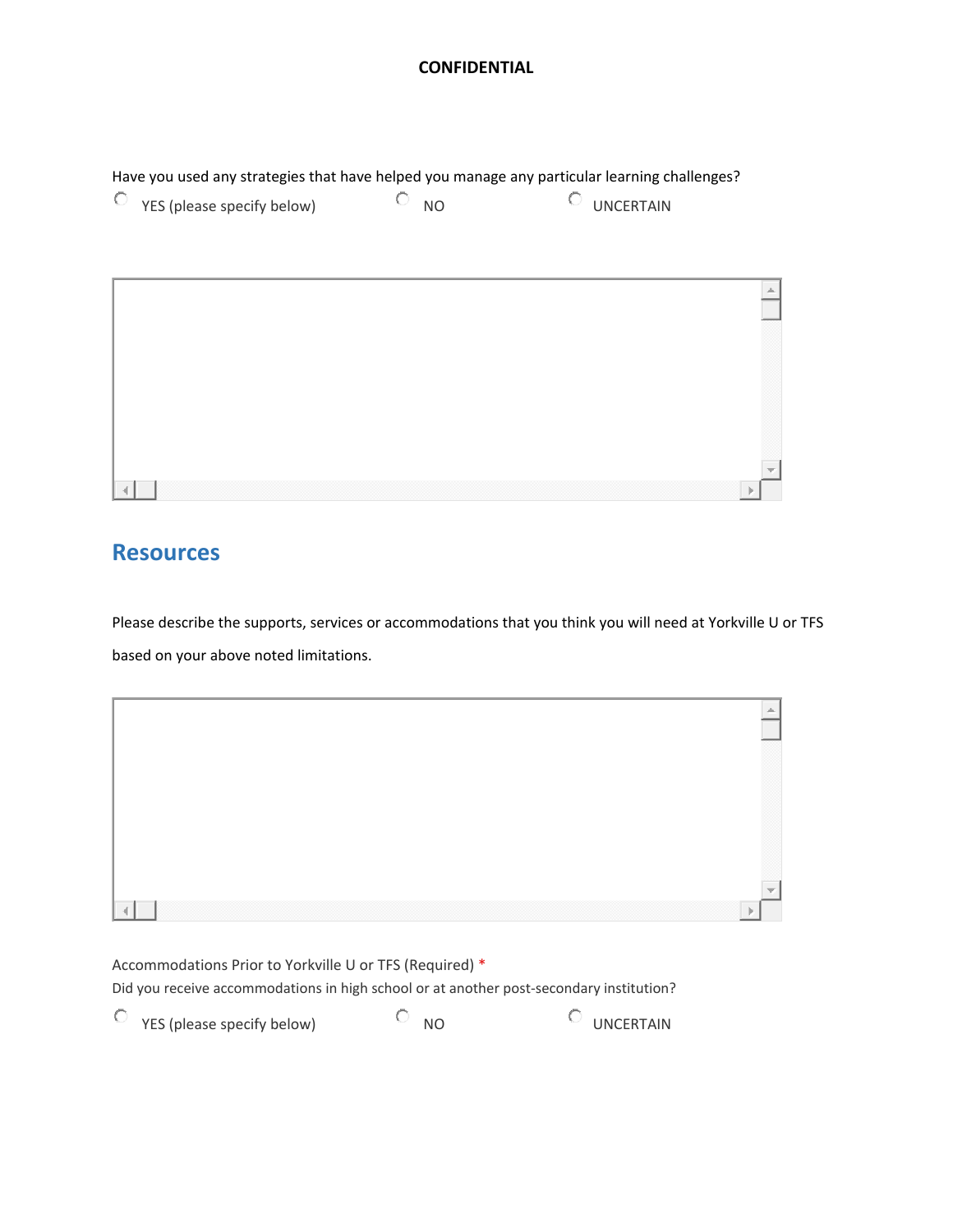Have you used any other services at Yorkville U or TFS, in addition to accommodations, in relation to your

disability? (Counselling, Career Services, etc.)

| $\circ$ YES (please specify below) | 0.<br><b>NO</b> | Ō<br><b>UNCERTAIN</b> |
|------------------------------------|-----------------|-----------------------|
|                                    |                 | $\triangleq$          |
|                                    |                 |                       |
|                                    |                 |                       |
|                                    |                 |                       |
|                                    |                 |                       |
|                                    |                 |                       |

Have you used assistive software and/or technology to offset the impact of the disability on your studies (e.g.

Read & Write Gold, Kurzweil, Dragon Naturally Speaking, Zoom Text, etc.)?

| $\circ$ YES (please specify below) | o<br><b>NO</b> | O<br><b>UNCERTAIN</b> |
|------------------------------------|----------------|-----------------------|
|                                    |                |                       |
|                                    |                |                       |
|                                    |                |                       |
|                                    |                |                       |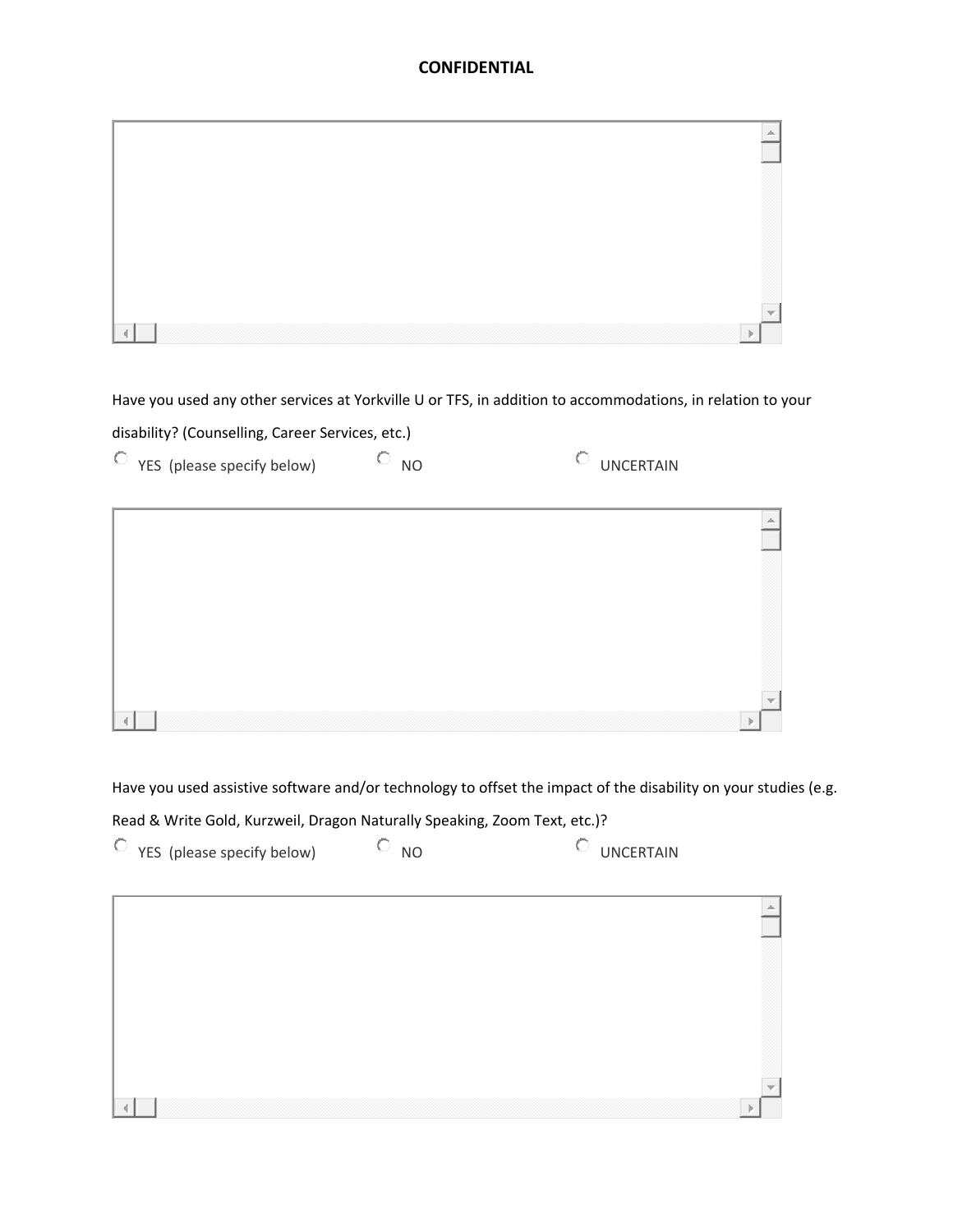Have you used any assistive devices in the past (e.g. a back support, an ergonomic chair, etc.)?

| $\vee$ YES (please specify below) | NC | UNCERTAIN |
|-----------------------------------|----|-----------|
|-----------------------------------|----|-----------|

| Δ. |
|----|
|    |
|    |
|    |
|    |
|    |
|    |
|    |
|    |
|    |
|    |
|    |
|    |
|    |
|    |
|    |

Please provide any other information that you think we should know about you.

## **Documentation**